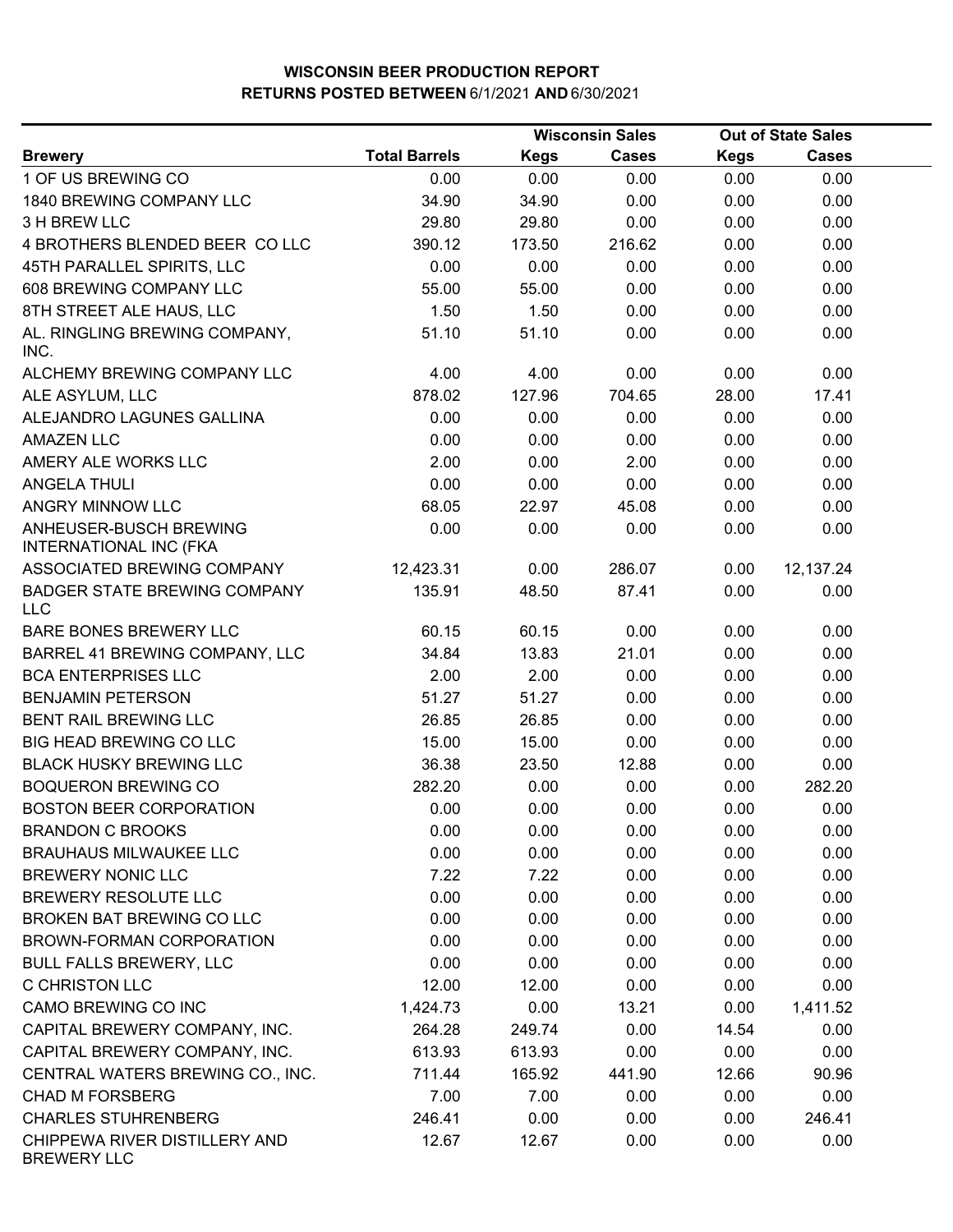|                                              |                      |             | <b>Wisconsin Sales</b> |             | <b>Out of State Sales</b> |  |
|----------------------------------------------|----------------------|-------------|------------------------|-------------|---------------------------|--|
| <b>Brewery</b>                               | <b>Total Barrels</b> | <b>Kegs</b> | <b>Cases</b>           | <b>Kegs</b> | <b>Cases</b>              |  |
| CITY BREWING COMPANY, LLC                    | 0.00                 | 0.00        | 0.00                   | 0.00        | 0.00                      |  |
| COFFEE GROUNDS, INC.                         | 1.13                 | 1.13        | 0.00                   | 0.00        | 0.00                      |  |
| CONCH CO. INC.                               | 17.43                | 17.43       | 0.00                   | 0.00        | 0.00                      |  |
| COPPER MOUNTAIN BEVERAGE CO                  | 0.00                 | 0.00        | 0.00                   | 0.00        | 0.00                      |  |
| COPPER STATE BREWERY LLC                     | 106.00               | 106.00      | 0.00                   | 0.00        | 0.00                      |  |
| <b>CORVALE LLC</b>                           | 0.00                 | 0.00        | 0.00                   | 0.00        | 0.00                      |  |
| <b>CRAIG J. PETERSON</b>                     | 0.00                 | 0.00        | 0.00                   | 0.00        | 0.00                      |  |
| DAIRYAIR, LLC                                | 7.00                 | 7.00        | 0.00                   | 0.00        | 0.00                      |  |
| <b>DANA KAINZ</b>                            | 31.55                | 31.55       | 0.00                   | 0.00        | 0.00                      |  |
| DANIEL D SCHEY                               | 39.09                | 26.47       | 12.62                  | 0.00        | 0.00                      |  |
| DANIEL E SCHULD                              | 24.42                | 24.42       | 0.00                   | 0.00        | 0.00                      |  |
| DAS VENTURES INC.                            | 66.50                | 66.50       | 0.00                   | 0.00        | 0.00                      |  |
| <b>DAVID A KNUTH</b>                         | 49.00                | 49.00       | 0.00                   | 0.00        | 0.00                      |  |
| DELAFIELD BREWHAUS LLC                       | 90.00                | 90.00       | 0.00                   | 0.00        | 0.00                      |  |
| <b>DELTA BEER LLC</b>                        | 33.63                | 26.08       | 7.55                   | 0.00        | 0.00                      |  |
| <b>DENNIS E ERB</b>                          | 3.00                 | 3.00        | 0.00                   | 0.00        | 0.00                      |  |
| DIAGEO AMERICAS SUPPLY INC                   | 59,888.04            | 0.00        | 0.00                   | 0.00        | 59,888.04                 |  |
| <b>DONALD R MAHAN</b>                        | 0.00                 | 0.00        | 0.00                   | 0.00        | 0.00                      |  |
| DOOR COUNTY BREWING CO LLC                   | 231.06               | 83.60       | 142.94                 | 1.53        | 2.99                      |  |
| <b>DOUBLE BREW LLC</b>                       | 0.00                 | 0.00        | 0.00                   | 0.00        | 0.00                      |  |
| DRIFTLESS BREWING COMPANY LLC                | 39.60                | 39.60       | 0.00                   | 0.00        | 0.00                      |  |
| DRIFTLESS PURE LLC                           | 3.48                 | 3.48        | 0.00                   | 0.00        | 0.00                      |  |
| <b>DUBS BREW, LLC</b>                        | 6.33                 | 6.33        | 0.00                   | 0.00        | 0.00                      |  |
| DUESTERBECK'S BREWING COMPANY,<br><b>LLC</b> | 56.51                | 56.51       | 0.00                   | 0.00        | 0.00                      |  |
| EAGLE TRACE BREWING COMPANY<br><b>LLC</b>    | 13.50                | 13.50       | 0.00                   | 0.00        | 0.00                      |  |
| EAGLE TRACE BREWING COMPANY<br><b>LLC</b>    | 604.05               | 257.42      | 346.63                 | 0.00        | 0.00                      |  |
| <b>EAST TROY BREWERY CO</b>                  | 0.00                 | 0.00        | 0.00                   | 0.00        | 0.00                      |  |
| <b>EMPRIZE BREWING LLC</b>                   | 0.00                 | 0.00        | 0.00                   | 0.00        | 0.00                      |  |
| ENLIGHTENED BREWING COMPANY<br>LLC.          | 126.91               | 54.65       | 72.26                  | 0.00        | 0.00                      |  |
| FERMENTORIUM BEVERAGE<br><b>COMPANY LLC</b>  | 135.18               | 46.82       | 88.36                  | 0.00        | 0.00                      |  |
| FFATS BREWING COMPANY, LLC                   | 8.00                 | 8.00        | 0.00                   | 0.00        | 0.00                      |  |
| FIFTH WARD BREWING COMPANY LLC               | 83.46                | 59.15       | 24.31                  | 0.00        | 0.00                      |  |
| FIVE STAR BREWING CO INC.                    | 508.78               | 0.00        | 13.21                  | 0.00        | 495.57                    |  |
| FLIX ENTERTAINMENT LLC                       | 0.00                 | 0.00        | 0.00                   | 0.00        | 0.00                      |  |
| FORTRESS NUTRITION, LLC                      | 0.00                 | 0.00        | 0.00                   | 0.00        | 0.00                      |  |
| FOX RIVER BREWING COMPANY II, LLC            | 186.67               | 95.77       | 90.90                  | 0.00        | 0.00                      |  |
| FOX RIVER BREWING COMPANY, LLC               | 196.17               | 117.52      | 78.65                  | 0.00        | 0.00                      |  |
| FOXTOWN-GBC, INC.                            | 83.02                | 45.59       | 37.43                  | 0.00        | 0.00                      |  |
| <b>FRESAR INC</b>                            | 0.95                 | 0.95        | 0.00                   | 0.00        | 0.00                      |  |
| <b>FULTON LLC</b>                            | 33.50                | 5.00        | 28.50                  | 0.00        | 0.00                      |  |
| <b>G5 BREWING COMPANY LLC</b>                | 66.00                | 66.00       | 0.00                   | 0.00        | 0.00                      |  |
| <b>GARYS PREMIUM COCKTAILS</b>               | 0.00                 | 0.00        | 0.00                   | 0.00        | 0.00                      |  |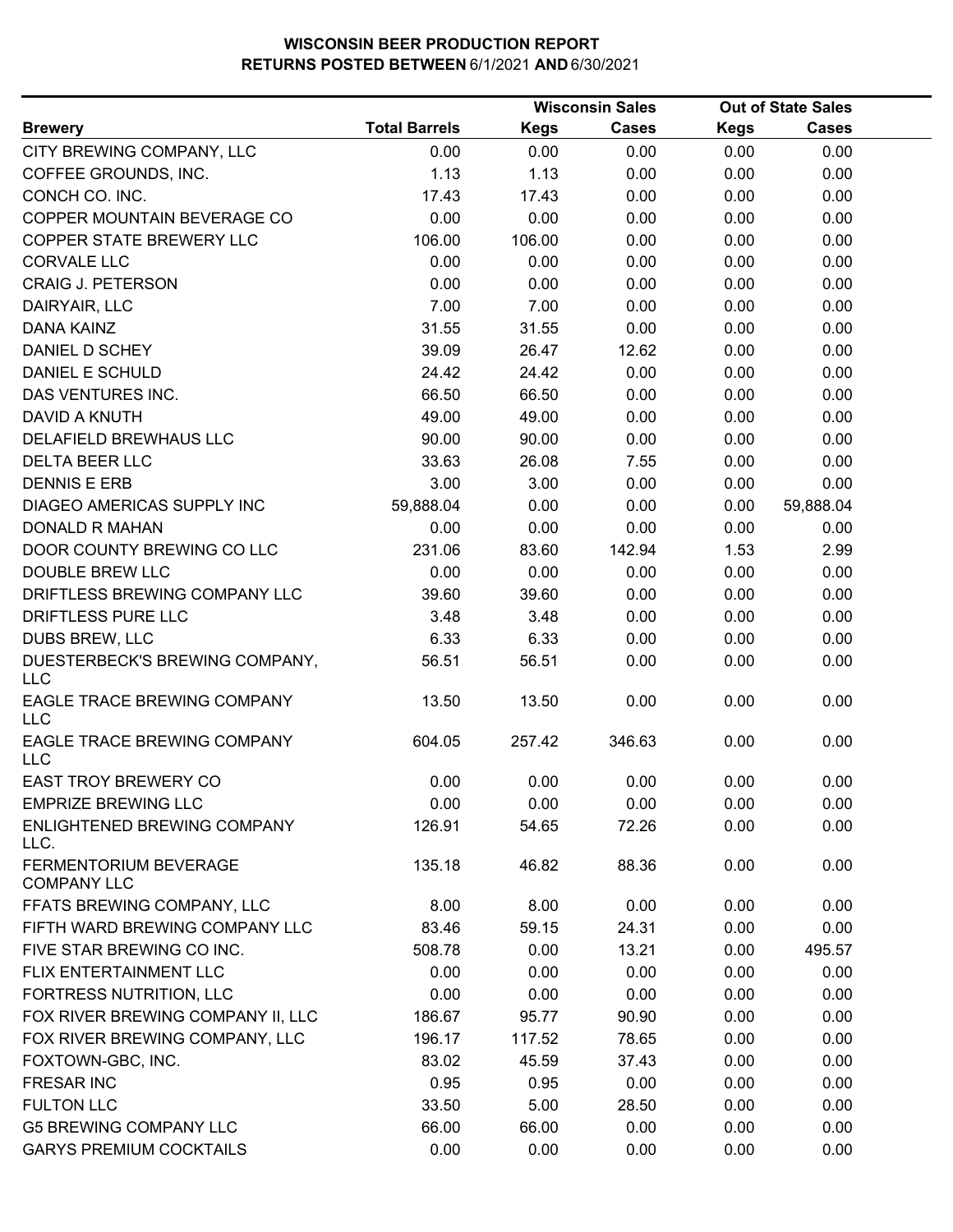|                                                      |                      |             | <b>Wisconsin Sales</b> |             | Out of State Sales |  |
|------------------------------------------------------|----------------------|-------------|------------------------|-------------|--------------------|--|
| <b>Brewery</b>                                       | <b>Total Barrels</b> | <b>Kegs</b> | <b>Cases</b>           | <b>Kegs</b> | <b>Cases</b>       |  |
| <b>GATHERING PLACE BREWING</b><br><b>COMPANY LLC</b> | 52.74                | 32.33       | 20.41                  | 0.00        | 0.00               |  |
| GD3, LLC                                             | 228.55               | 228.55      | 0.00                   | 0.00        | 0.00               |  |
| GD4, LLC                                             | 8.80                 | 8.80        | 0.00                   | 0.00        | 0.00               |  |
| <b>GEORGE BREGAR</b>                                 | 0.00                 | 0.00        | 0.00                   | 0.00        | 0.00               |  |
| <b>GIANT JONES BREWING LLC</b>                       | 10.51                | 8.00        | 2.51                   | 0.00        | 0.00               |  |
| GJS SALES, INC.                                      | 1,638.12             | 0.00        | 1,638.12               | 0.00        | 0.00               |  |
| <b>GOOD CITY BREWING LLC</b>                         | 0.33                 | 0.25        | 0.08                   | 0.00        | 0.00               |  |
| <b>GOOD CITY BREWING LLC</b>                         | 378.78               | 120.66      | 258.12                 | 0.00        | 0.00               |  |
| <b>GRANT PAULY</b>                                   | 923.74               | 238.24      | 685.50                 | 0.00        | 0.00               |  |
| <b>GRAY BREWING CO.</b>                              | 78.10                | 30.17       | 19.59                  | 17.16       | 11.18              |  |
| <b>GREEN BAY BREWING COMPANY</b>                     | 340.24               | 190.92      | 141.32                 | 8.00        | 0.00               |  |
| <b>GREENVIEW BREWING LLC</b>                         | 23.40                | 6.90        | 16.50                  | 0.00        | 0.00               |  |
| <b>GREGORY YORK</b>                                  | 16.07                | 16.07       | 0.00                   | 0.00        | 0.00               |  |
| HEART OF THE NORTH BREWING CO                        | 2.50                 | 2.50        | 0.00                   | 0.00        | 0.00               |  |
| HIGHHOLDER BREWING COMPANY,<br><b>LLC</b>            | 0.00                 | 0.00        | 0.00                   | 0.00        | 0.00               |  |
| HILLSBORO BREWING COMPANY LLC                        | 95.49                | 95.49       | 0.00                   | 0.00        | 0.00               |  |
| HOG HOUSE BREWING, LLC                               | 0.00                 | 0.00        | 0.00                   | 0.00        | 0.00               |  |
| HOOPS OF DANE COUNTY, INC.                           | 0.00                 | 0.00        | 0.00                   | 0.00        | 0.00               |  |
| HOOPS OF DANE COUNTY, INC.                           | 0.00                 | 0.00        | 0.00                   | 0.00        | 0.00               |  |
| HOOPS OF DANE COUNTY, INC.                           | 0.00                 | 0.00        | 0.00                   | 0.00        | 0.00               |  |
| HOP & BARREL BREWING COMPANY,<br><b>LLC</b>          | 84.85                | 26.33       | 23.51                  | 18.67       | 16.34              |  |
| HOP HAUS BREWING COMPANY LLC                         | 5.00                 | 5.00        | 0.00                   | 0.00        | 0.00               |  |
| HOP HAUS BREWING COMPANY LLC                         | 107.00               | 107.00      | 0.00                   | 0.00        | 0.00               |  |
| HORNELL BREWING CO INC                               | 17,685.26            | 0.00        | 0.00                   | 0.00        | 17,685.26          |  |
| INDEED BREWING COMPANY WI, LLC                       | 19.50                | 0.00        | 19.50                  | 0.00        | 0.00               |  |
| <b>INVENTORS BREWPUB LLC</b>                         | 3.71                 | 3.71        | 0.00                   | 0.00        | 0.00               |  |
| <b>ISAAC SHOWAKI</b>                                 | 413.00               | 63.09       | 349.91                 | 0.00        | 0.00               |  |
| JACQUELYN FORBES KEARNS                              | 41.75                | 41.75       | 0.00                   | 0.00        | 0.00               |  |
| <b>JAMES METZ</b>                                    | 27.67                | 27.67       | 0.00                   | 0.00        | 0.00               |  |
| <b>JAMES PLOETZ</b>                                  | 0.00                 | 0.00        | 0.00                   | 0.00        | 0.00               |  |
| <b>JEAN M LANE</b>                                   | 15.16                | 15.16       | 0.00                   | 0.00        | 0.00               |  |
| <b>JEREMY BEACH</b>                                  | 0.00                 | 0.00        | 0.00                   | 0.00        | 0.00               |  |
| <b>JONATHAN CHRISTIANSEN</b>                         | 12.86                | 7.66        | 5.20                   | 0.00        | 0.00               |  |
| JRKM MANAGEMENT COMPANY                              | 18.50                | 18.50       | 0.00                   | 0.00        | 0.00               |  |
| <b>JRKM MANAGEMENT COMPANY</b>                       | 0.00                 | 0.00        | 0.00                   | 0.00        | 0.00               |  |
| KARBEN4 BREWING LLC                                  | 1,018.71             | 243.00      | 771.65                 | 0.00        | 4.06               |  |
| KATCHEVER & CO LLC                                   | 89.14                | 34.50       | 54.64                  | 0.00        | 0.00               |  |
| KELLERMEISTER BEVERAGES, LLC                         | 41.75                | 30.10       | 11.65                  | 0.00        | 0.00               |  |
| KOWALSKE BREWING LLC                                 | 13.00                | 13.00       | 0.00                   | 0.00        | 0.00               |  |
| KOWALSKE BREWING LLC                                 | 7.50                 | 7.50        | 0.00                   | 0.00        | 0.00               |  |
| KOWALSKE BREWING LLC                                 | 0.00                 | 0.00        | 0.00                   | 0.00        | 0.00               |  |
| KRIER FOODS, INC.                                    | 3,389.22             | 0.00        | 289.40                 | 0.00        | 3,099.82           |  |
| LAKEFRONT BREWERY, INC.                              | 0.00                 | 0.00        | 0.00                   | 0.00        | 0.00               |  |
| LAKEFRONT BREWERY, INC.                              | 3,735.14             | 1,266.41    | 1,977.40               | 22.28       | 469.05             |  |
|                                                      |                      |             |                        |             |                    |  |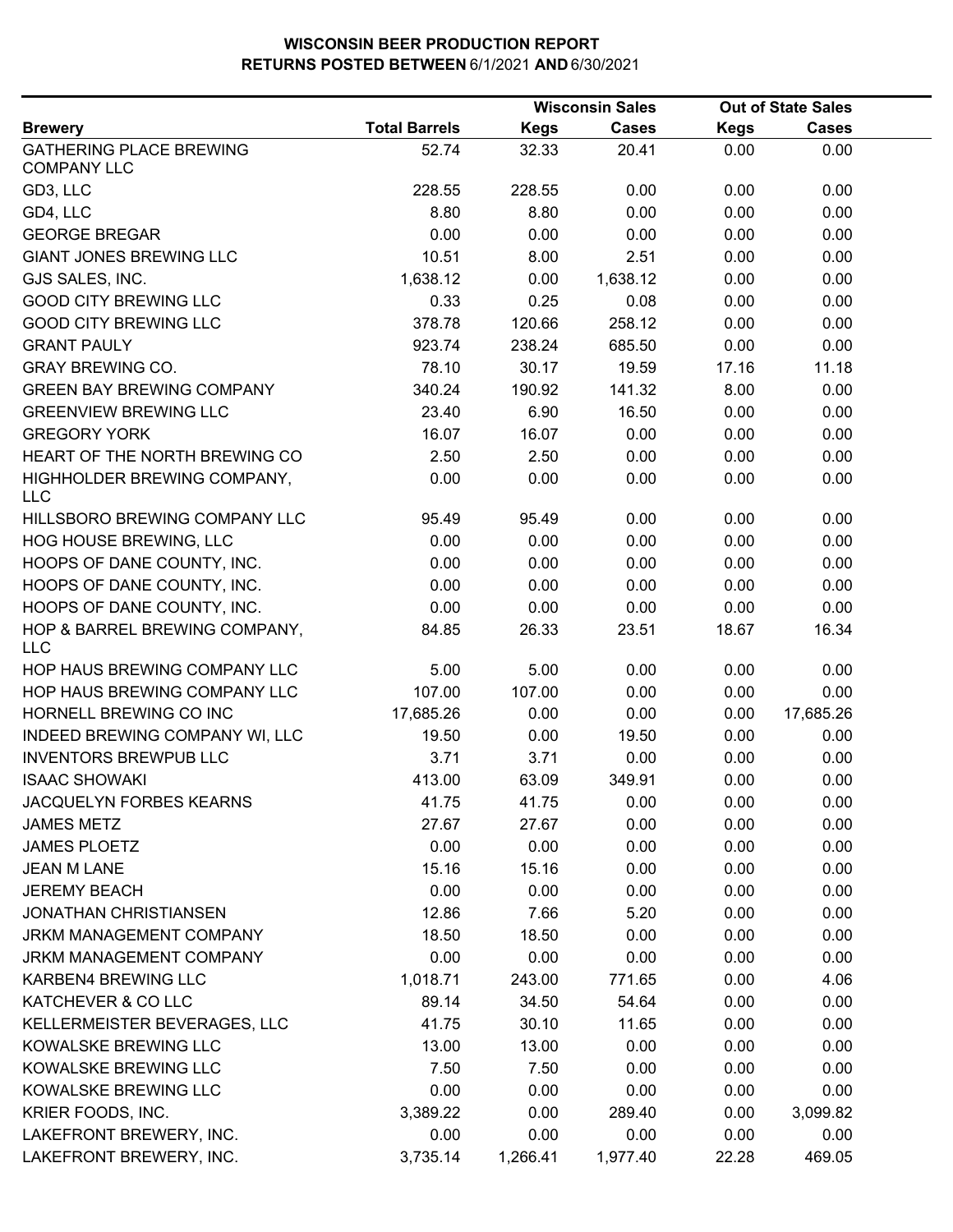|                                                        |                      |             | <b>Wisconsin Sales</b> |             | <b>Out of State Sales</b> |  |
|--------------------------------------------------------|----------------------|-------------|------------------------|-------------|---------------------------|--|
| <b>Brewery</b>                                         | <b>Total Barrels</b> | <b>Kegs</b> | <b>Cases</b>           | <b>Kegs</b> | <b>Cases</b>              |  |
| LAKEWALK BREWERY AND CAFE<br><b>COMPANY</b>            | 16.00                | 16.00       | 0.00                   | 0.00        | 0.00                      |  |
| <b>LARRY TRACHENBROIT</b>                              | 0.00                 | 0.00        | 0.00                   | 0.00        | 0.00                      |  |
| LAZY MONK BREWING LLC                                  | 60.04                | 33.07       | 26.97                  | 0.00        | 0.00                      |  |
| LEFFEL ROOTS, LLC                                      | 0.00                 | 0.00        | 0.00                   | 0.00        | 0.00                      |  |
| <b>LEVI FUNK</b>                                       | 1.64                 | 0.35        | 1.29                   | 0.00        | 0.00                      |  |
| LHM BREW PUB, LLC                                      | 9.31                 | 9.31        | 0.00                   | 0.00        | 0.00                      |  |
| <b>LIFT BRIDGE BREWING</b><br><b>TECHNOLOGIES LLC</b>  | 0.00                 | 0.00        | 0.00                   | 0.00        | 0.00                      |  |
| LITTLEPORT BREWING COMPANY LLC                         | 2.54                 | 2.54        | 0.00                   | 0.00        | 0.00                      |  |
| LOOKING FOR GROUP BREWING<br><b>MADISON LLC</b>        | 10.92                | 10.92       | 0.00                   | 0.00        | 0.00                      |  |
| <b>LOST ISLAND WINE LLC</b>                            | 8.70                 | 8.70        | 0.00                   | 0.00        | 0.00                      |  |
| LOW DAILY LLC                                          | 19.35                | 19.35       | 0.00                   | 0.00        | 0.00                      |  |
| LUCETTE BREWING COMPANY LLC                            | 58.68                | 49.50       | 9.18                   | 0.00        | 0.00                      |  |
| LUCKYS 1313 BREW PUB INVESTOR<br><b>LLC</b>            | 0.00                 | 0.00        | 0.00                   | 0.00        | 0.00                      |  |
| LUCKYS 1313 BREW PUB INVESTOR<br><b>LLC</b>            | 0.00                 | 0.00        | 0.00                   | 0.00        | 0.00                      |  |
| LUCKYS 1313 BREW PUB INVESTOR<br><b>LLC</b>            | 0.00                 | 0.00        | 0.00                   | 0.00        | 0.00                      |  |
| <b>MAG ENTERTAINMENT LLC</b>                           | 0.00                 | 0.00        | 0.00                   | 0.00        | 0.00                      |  |
| MARK ANTHONY BREWING INC                               | 110,733.70           | 0.00        | $-8,270.57$            | 0.00        | 119,004.27                |  |
| <b>MATTHEW J GERDTS</b>                                | 11.75                | 11.75       | 0.00                   | 0.00        | 0.00                      |  |
| <b>MATTHEW R SCHMIDT</b>                               | 50.50                | 50.50       | 0.00                   | 0.00        | 0.00                      |  |
| MCFLESHMAN'S BREWING CO., LLC.                         | 28.44                | 18.21       | 10.23                  | 0.00        | 0.00                      |  |
| <b>MCZ'S BREWING, LLC</b>                              | 1.90                 | 1.90        | 0.00                   | 0.00        | 0.00                      |  |
| MELMS BREWING COMPANY INC                              | 4.00                 | 4.00        | 0.00                   | 0.00        | 0.00                      |  |
| <b>MICHAEL K BRENNER</b>                               | 0.00                 | 0.00        | 0.00                   | 0.00        | 0.00                      |  |
| MICHAEL W ZUPKE                                        | 0.00                 | 0.00        | 0.00                   | 0.00        | 0.00                      |  |
| MILWAUKEE BREWING COMPANY                              | 0.00                 | 0.00        | 0.00                   | 0.00        | 0.00                      |  |
| MILWAUKEE BREWING COMPANY                              | 951.40               | 184.00      | 767.40                 | 0.00        | 0.00                      |  |
| MILWAUKEE BREWING COMPANY                              | 0.00                 | 0.00        | 0.00                   | 0.00        | 0.00                      |  |
| <b>MISSION BREWERY INC</b>                             | 0.00                 | 0.00        | 0.00                   | 0.00        | 0.00                      |  |
| MOBCRAFT BEER INC.                                     | 0.00                 | 0.00        | 0.00                   | 0.00        | 0.00                      |  |
| <b>MODICUM BREWING LLC</b>                             | 18.11                | 13.75       | 4.36                   | 0.00        | 0.00                      |  |
| MOLSON COORS BEVERAGE<br><b>COMPANY USA LLC</b>        | 5,034.20             | 825.07      | 3,260.81               | 478.00      | 470.32                    |  |
| <b>MOLSON COORS BEVERAGE</b><br><b>COMPANY USA LLC</b> | 625,068.30           | 11,087.94   | 133,380.41             | 35,572.38   | 445,027.57                |  |
| <b>MOLSON COORS BEVERAGE</b><br><b>COMPANY USA LLC</b> | 1,501.51             | 0.02        | $-0.03$                | 0.00        | 1,501.52                  |  |
| <b>MOLSON COORS BEVERAGE</b><br><b>COMPANY USA LLC</b> | 740.20               | 0.00        | $-0.10$                | 0.00        | 740.30                    |  |
| MOLSON COORS USA LLC                                   | 0.00                 | 0.00        | 0.00                   | 0.00        | 0.00                      |  |
| MOOSEJAW PIZZA & BREWING CO LLC                        | 47.70                | 6.04        | 41.66                  | 0.00        | 0.00                      |  |
| <b>MORRISWEYER LLC</b>                                 | 0.00                 | 0.00        | 0.00                   | 0.00        | 0.00                      |  |
| <b>MOUNTAIN CREST SRL LLC</b>                          | 4,560.81             | 30.75       | 568.40                 | 40.00       | 3,921.66                  |  |
|                                                        |                      |             |                        |             |                           |  |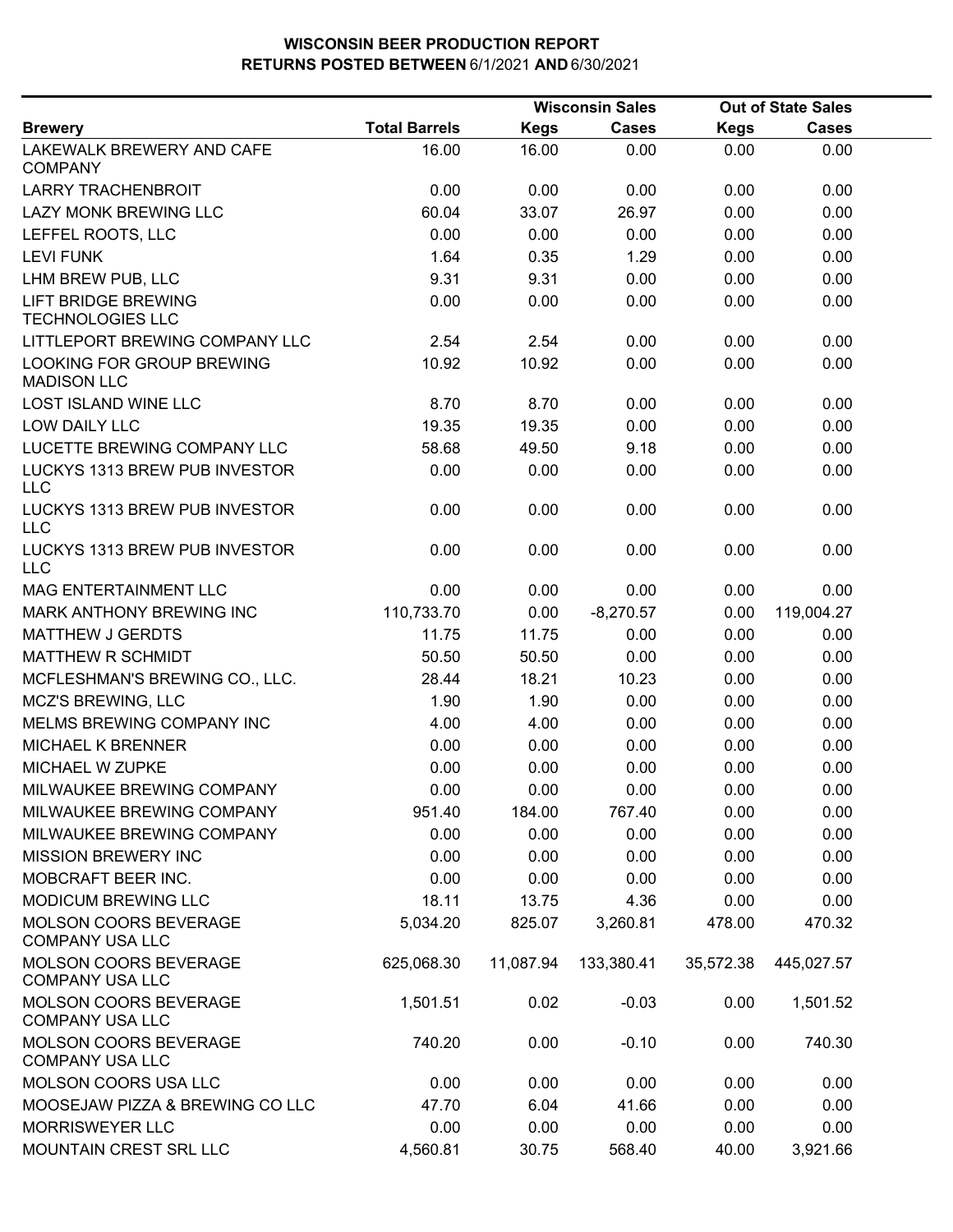|                                                 |                      |             | <b>Wisconsin Sales</b> |             | <b>Out of State Sales</b> |
|-------------------------------------------------|----------------------|-------------|------------------------|-------------|---------------------------|
| <b>Brewery</b>                                  | <b>Total Barrels</b> | <b>Kegs</b> | <b>Cases</b>           | <b>Kegs</b> | <b>Cases</b>              |
| NATHANIEL FAKLER                                | 10.16                | 10.16       | 0.00                   | 0.00        | 0.00                      |
| <b>NEW BARONS BREWING</b><br><b>COOPERATIVE</b> | 15.05                | 10.33       | 4.72                   | 0.00        | 0.00                      |
| <b>NEW GLARUS BREWING COMPANY</b>               | 29,531.05            | 6,589.00    | 22,942.05              | 0.00        | 0.00                      |
| NEW GLARUS BREWING COMPANY                      | 208.60               | 24.00       | 184.60                 | 0.00        | 0.00                      |
| NEW MERIDIAN BEER, LLC                          | 50.70                | 50.70       | 0.00                   | 0.00        | 0.00                      |
| NEXT DOOR BREWING LLC                           | 0.00                 | 0.00        | 0.00                   | 0.00        | 0.00                      |
| NEXT DOOR BREWING LLC                           | 14.19                | 13.17       | 1.02                   | 0.00        | 0.00                      |
| NICHOLAS CALAWAY                                | 139.44               | 96.33       | 43.11                  | 0.00        | 0.00                      |
| NOBLE ROOTS BREWING COMPANY,<br><b>LLC</b>      | 34.74                | 34.74       | 0.00                   | 0.00        | 0.00                      |
| NORTHWOODS BREWING CORP LLC                     | 12.00                | 12.00       | 0.00                   | 0.00        | 0.00                      |
| OFF-KILTER BREWING INC                          | 0.00                 | 0.00        | 0.00                   | 0.00        | 0.00                      |
| OLD GERMANTOWN LLC                              | 0.00                 | 0.00        | 0.00                   | 0.00        | 0.00                      |
| <b>OLIPHANT BREWING LLC</b>                     | 128.26               | 104.28      | 0.00                   | 23.98       | 0.00                      |
| OMBIBULOUS BREWING COMPANY,<br><b>LLC</b>       | 8.00                 | 8.00        | 0.00                   | 0.00        | 0.00                      |
| PABST BREWING COMPANY, LLC                      | 3,898.76             | 0.00        | $-566.09$              | 0.00        | 4,464.85                  |
| PABST HOLDINGS LLC                              | 0.00                 | 0.00        | 0.00                   | 0.00        | 0.00                      |
| PABST HOLDINGS LLC                              | 0.00                 | 0.00        | 0.00                   | 0.00        | 0.00                      |
| PABST HOLDINGS LLC                              | 0.00                 | 0.00        | 0.00                   | 0.00        | 0.00                      |
| PABST HOLDINGS LLC                              | 0.00                 | 0.00        | 0.00                   | 0.00        | 0.00                      |
| PABST HOLDINGS LLC                              | 0.00                 | 0.00        | 0.00                   | 0.00        | 0.00                      |
| PARCHED EAGLE BREWPUB LLC                       | 5.32                 | 5.32        | 0.00                   | 0.00        | 0.00                      |
| PETER H GENTRY                                  | 0.00                 | 0.00        | 0.00                   | 0.00        | 0.00                      |
| PETER H GENTRY                                  | 392.29               | 257.00      | 135.29                 | 0.00        | 0.00                      |
| PETER PETERSON                                  | 0.00                 | 0.00        | 0.00                   | 0.00        | 0.00                      |
| PETSKULL BREWING COMPANY LLC                    | 50.00                | 50.00       | 0.00                   | 0.00        | 0.00                      |
| PHUSION PROJECTS LLC                            | 31,399.04            | 0.00        | 632.43                 | 0.00        | 30,766.61                 |
| PITCHFORK BREWING LLC                           | 37.00                | 37.00       | 0.00                   | 0.00        | 0.00                      |
| PLYMOUTH BREWING COMPANY LLC                    | 0.00                 | 0.00        | 0.00                   | 0.00        | 0.00                      |
| PORT HURON BREWING COMPANY,<br><b>LLC</b>       | 0.00                 | 0.00        | 0.00                   | 0.00        | 0.00                      |
| POTOSI BREWING COMPANY                          | 1,902.70             | 240.50      | 704.10                 | 453.90      | 504.20                    |
| POTOSI BREWING COMPANY                          | 0.00                 | 0.00        | 0.00                   | 0.00        | 0.00                      |
| PUBLIC CRAFT BREWING COMPANY<br><b>LLC</b>      | 40.78                | 37.88       | 2.90                   | 0.00        | 0.00                      |
| R' NOGGIN BREWING LLC                           | 45.25                | 45.25       | 0.00                   | 0.00        | 0.00                      |
| RACINE BREWING COMPANY                          | 10.00                | 10.00       | 0.00                   | 0.00        | 0.00                      |
| <b>RADIX FERMENTATION LLC</b>                   | 0.55                 | 0.50        | 0.05                   | 0.00        | 0.00                      |
| RAIL HOUSE PROPERTIES LLC                       | 37.06                | 37.06       | 0.00                   | 0.00        | 0.00                      |
| RAISED GRAIN BREWING COMPANY<br><b>LLC</b>      | 482.86               | 243.17      | 239.69                 | 0.00        | 0.00                      |
| RANDYS FUNHUNTERS BREWERY INC                   | 0.00                 | 0.00        | 0.00                   | 0.00        | 0.00                      |
| REBELLION BREWING HOLDING<br><b>COMPANY INC</b> | 28.67                | 28.67       | 0.00                   | 0.00        | 0.00                      |
| RED EYE BREWING COMPANY LLC                     | 17.34                | 17.34       | 0.00                   | 0.00        | 0.00                      |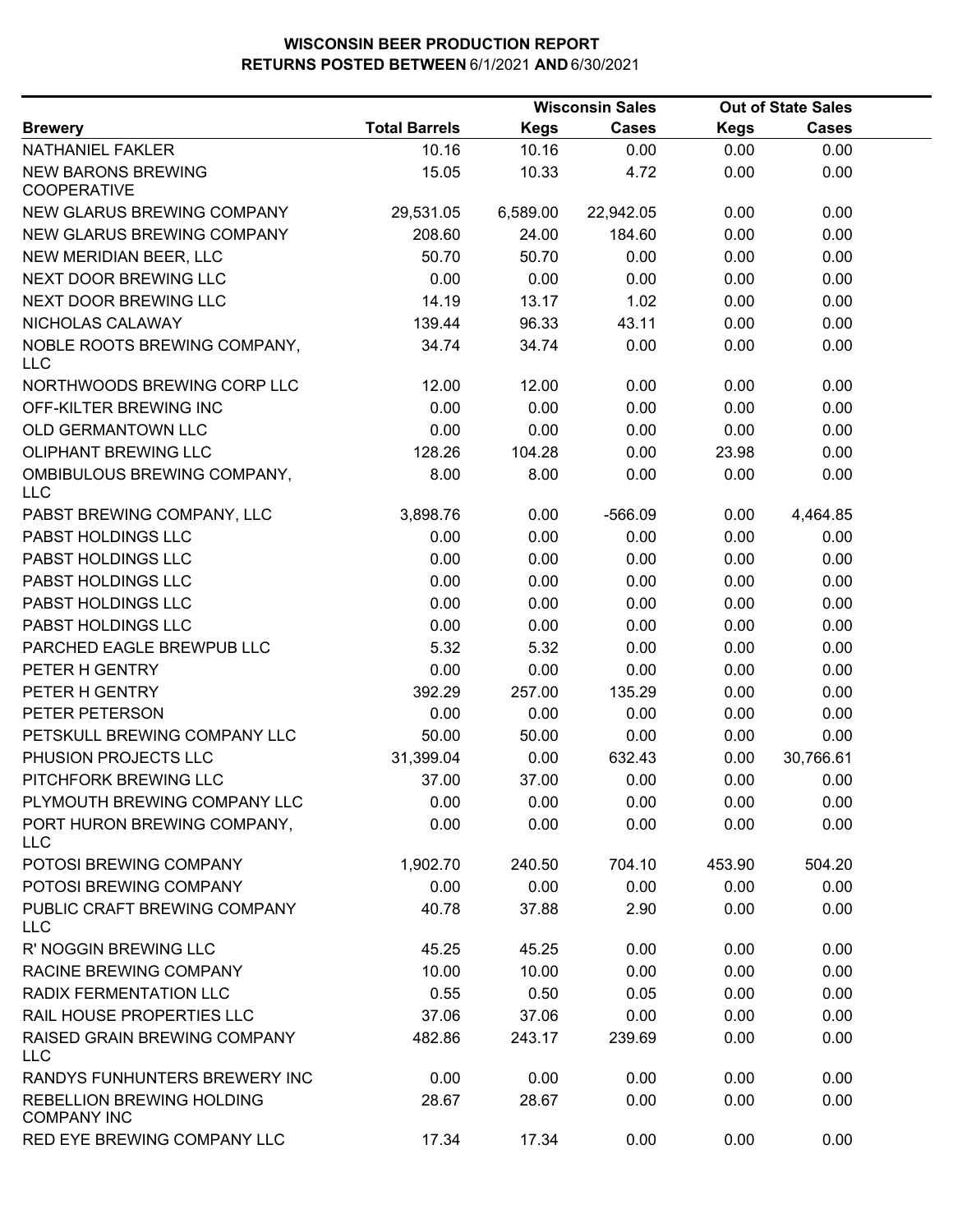|                                                         |                      |             | <b>Wisconsin Sales</b> |             | <b>Out of State Sales</b> |
|---------------------------------------------------------|----------------------|-------------|------------------------|-------------|---------------------------|
| <b>Brewery</b>                                          | <b>Total Barrels</b> | <b>Kegs</b> | <b>Cases</b>           | <b>Kegs</b> | <b>Cases</b>              |
| REGAL BRAU BREWING COMPANY LLC                          | 984.50               | 0.00        | 139.98                 | 0.00        | 844.52                    |
| RHINELANDER BREWING CO LLC                              | 6,470.41             | 5.75        | 208.14                 | 4.75        | 6,251.77                  |
| RHINELANDER BREWING CO LLC                              | 27.57                | 15.25       | 12.32                  | 0.00        | 0.00                      |
| <b>RIGHT BAUER LLC</b>                                  | 0.00                 | 0.00        | 0.00                   | 0.00        | 0.00                      |
| RIO LOBO LLC                                            | 5.00                 | 5.00        | 0.00                   | 0.00        | 0.00                      |
| <b>ROBERT A LARSON</b>                                  | 190.29               | 104.50      | 85.79                  | 0.00        | 0.00                      |
| <b>ROCK'N BEER LLC</b>                                  | 35.50                | 35.50       | 0.00                   | 0.00        | 0.00                      |
| ROCKY REEF BREWING COMPANY                              | 53.90                | 53.90       | 0.00                   | 0.00        | 0.00                      |
| <b>ROGER HILLESTAD</b>                                  | 8.89                 | 8.89        | 0.00                   | 0.00        | 0.00                      |
| <b>ROGER MILLER</b>                                     | 17.53                | 17.53       | 0.00                   | 0.00        | 0.00                      |
| <b>ROSS M NELSON</b>                                    | 0.00                 | 0.00        | 0.00                   | 0.00        | 0.00                      |
| ROUND MAN BREWING CO., LLC                              | 38.16                | 38.16       | 0.00                   | 0.00        | 0.00                      |
| ROWLAND'S CALUMET BREWING CO.,<br>INC.                  | 15.00                | 15.00       | 0.00                   | 0.00        | 0.00                      |
| ROWLAND'S CALUMET BREWING CO.,<br>INC.                  | 0.00                 | 0.00        | 0.00                   | 0.00        | 0.00                      |
| <b>RUSH RIVER BREWING LLC</b>                           | 154.84               | 61.00       | 41.14                  | 42.33       | 10.37                     |
| RYAN D STOLT                                            | 18.07                | 11.17       | 6.90                   | 0.00        | 0.00                      |
| <b>RYANS ON YORK LLC</b>                                | 0.00                 | 0.00        | 0.00                   | 0.00        | 0.00                      |
| SAHALE ALE WORKS, LLC                                   | 20.40                | 20.40       | 0.00                   | 0.00        | 0.00                      |
| SAWMILL BREWING CO INC                                  | 46.20                | 46.20       | 0.00                   | 0.00        | 0.00                      |
| SHB HOLDINGS LLC                                        | 14.00                | 14.00       | 0.00                   | 0.00        | 0.00                      |
| SLEEMAN BREWING COMPANY USA<br><b>INC</b>               | 3,343.87             | 15.98       | 103.77                 | $-15.98$    | 3,240.10                  |
| SOME NERVE BREWING COMPANY LLC                          | 5.56                 | 5.56        | 0.00                   | 0.00        | 0.00                      |
| SONNY'S PIZZERIA, LLC                                   | 4.00                 | 4.00        | 0.00                   | 0.00        | 0.00                      |
| SOUTH SHORE BREWERY, INC.                               | 135.25               | 42.91       | 79.71                  | 1.17        | 11.46                     |
| SOUTH SHORE BREWERY, INC.                               | 13.09                | 13.09       | 0.00                   | 0.00        | 0.00                      |
| <b>SPB LLC</b>                                          | 2,374.48             | 565.39      | 1,274.84               | 189.61      | 344.64                    |
| SPRECHER BREWING COMPANY, LLC                           | 2,127.09             | 208.29      | $-179.14$              | 0.00        | 2,097.94                  |
| STARBOARD BREWING COMPANY LLC                           | 5.00                 | 5.00        | 0.00                   | 0.00        | 0.00                      |
| STATE LINE DISTILLERY, LLC                              | 0.00                 | 0.00        | 0.00                   | 0.00        | 0.00                      |
| STATION 1 BREWING COMPANY AND<br><b>MUSIC HALL, LLC</b> | 0.00                 | 0.00        | 0.00                   | 0.00        | 0.00                      |
| STEELHEAD ALEWORKS LLC                                  | 73.00                | 73.00       | 0.00                   | 0.00        | 0.00                      |
| STEELHEAD ALEWORKS LLC                                  | 0.00                 | 0.00        | 0.00                   | 0.00        | 0.00                      |
| STEPHEN B ZINK                                          | 4.00                 | 4.00        | 0.00                   | 0.00        | 0.00                      |
| STILLMANK BREWING COMPANY                               | 183.16               | 74.26       | 108.90                 | 0.00        | 0.00                      |
| STONE ARCH BREWPUB INC.                                 | 140.66               | 140.66      | 0.00                   | 0.00        | 0.00                      |
| STUBBORN BROTHERS BREWERY LLC                           | 28.00                | 28.00       | 0.00                   | 0.00        | 0.00                      |
| SUPERMOON BEER COMPANY LLC                              | 0.00                 | 0.00        | 0.00                   | 0.00        | 0.00                      |
| SWITCHGEAR BREWING COMPANY<br><b>LLC</b>                | 23.00                | 23.00       | 0.00                   | 0.00        | 0.00                      |
| THE EXPLORIUM BREWPUB LLC                               | 75.00                | 75.00       | 0.00                   | 0.00        | 0.00                      |
| THE EXPLORIUM BREWPUB LLC                               | 53.40                | 53.40       | 0.00                   | 0.00        | 0.00                      |
| THE GARAGE BIKES & BREWS LLC                            | 4.00                 | 4.00        | 0.00                   | 0.00        | 0.00                      |
| THE GD 2, LLC                                           | 83.77                | 83.77       | 0.00                   | 0.00        | 0.00                      |